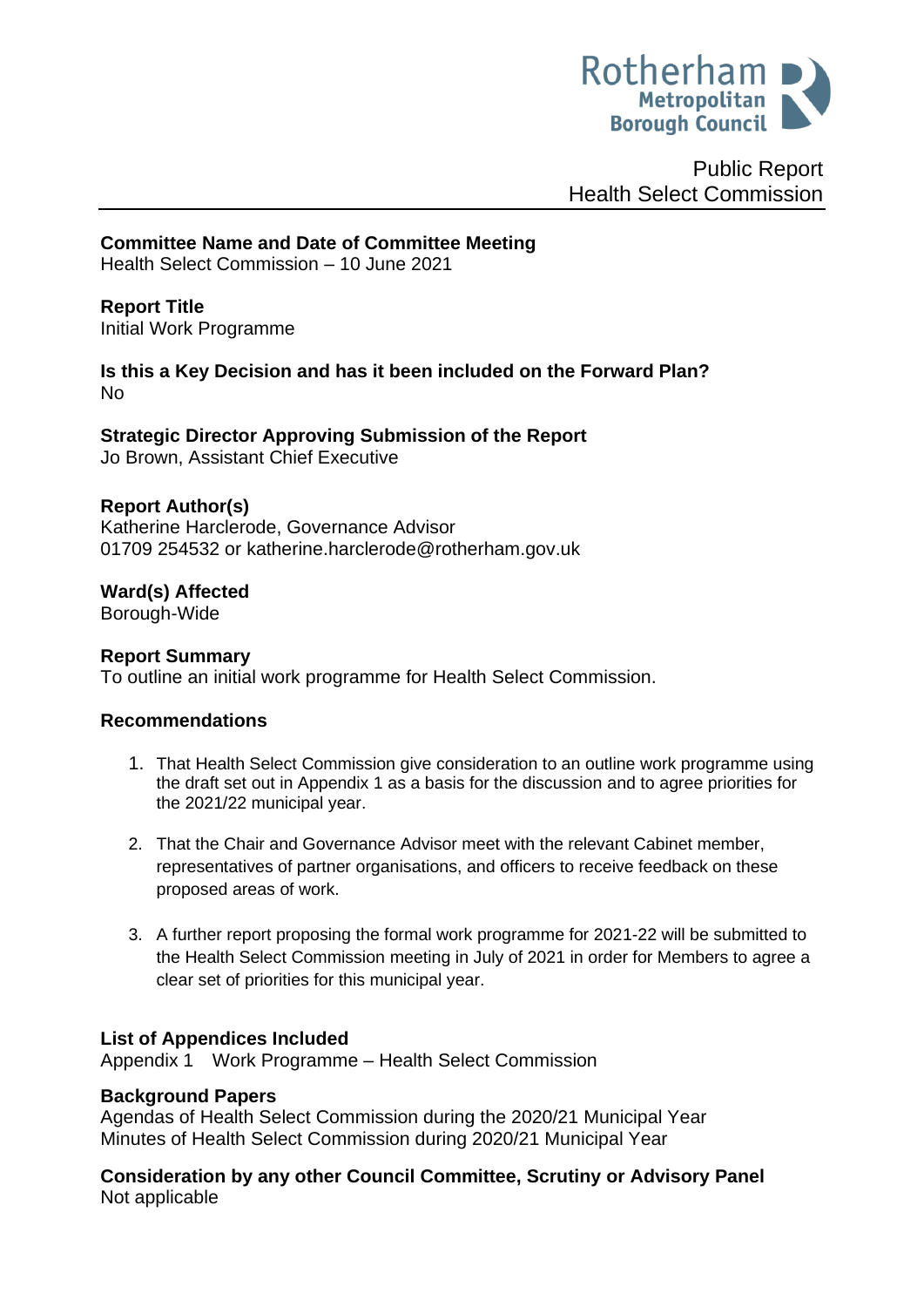# **Council Approval Required** No

**Exempt from the Press and Public** No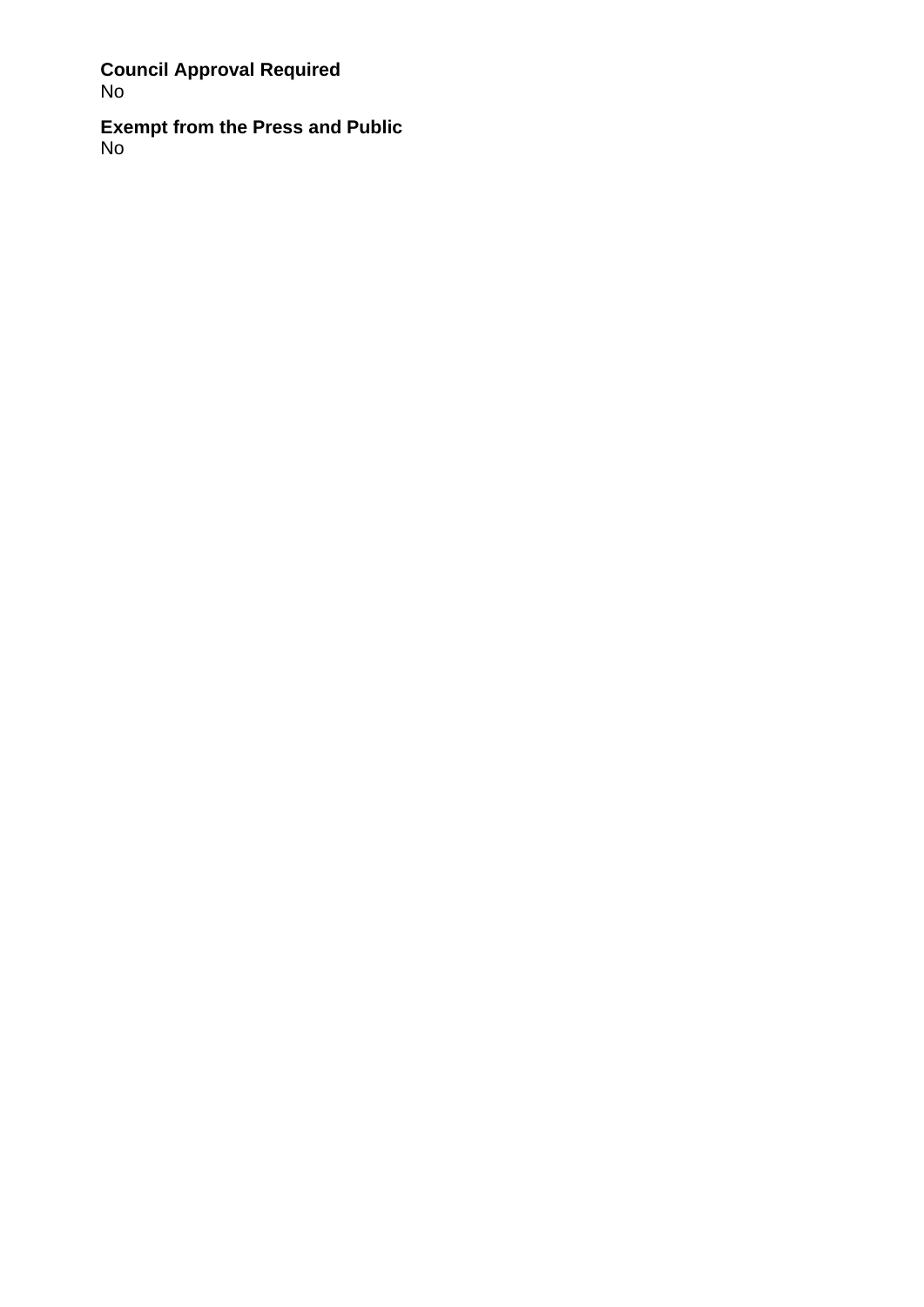# **Initial [Initial Work](#page-0-0)** Programme

### **1. Background**

- 1.1 Overall performance of health partners is scrutinised through their quality reports, incorporating a range of national measures together with a number of locally agreed quality priorities. Adult Care and Public Health both have outcome frameworks of performance measures which enable progress to be gauged year on year and also benchmarked nationally and regionally.
- 1.2 Addressing health inequalities that exist in the borough, through health and social care strategies and plans, and through looking at the wider determinants of health should be an overarching principle.
- 1.3 The Health and social care services continue to undergo transformation and move towards more integrated working through joint commissioning, joint posts, locality working, greater co-location and multi-disciplinary teams. This work has been an important long-term programme that the Health Select Commission (HSC) has kept under scrutiny since 2015-16 and is still evolving. The recent publication of the Government's White Paper will bring changes in health care systems that will remain a focus and which will have evolving implications for how health scrutiny is conducted in the future.
- 1.4 Another continuing piece of work is scrutiny of any major changes to NHS services across South Yorkshire, Derbyshire and Nottinghamshire, undertaken by the Joint Health Overview and Scrutiny Committee, in accordance with the terms of reference for the HSC in the Council Constitution.
- 1.5 The way in which the Commission discharges its scrutiny activity is a matter for itself, having regard to the provisions of the Constitution and any direction from the Overview and Scrutiny Management Board. The IPSC has chosen to scrutinise a range of issues through a combination of pre-decision scrutiny items, policy development, performance monitoring, information updates and follow up to previous scrutiny work.
- 1.6 Health Select Commission has eight scheduled meetings over the course of 2021/22, representing a maximum of 16 hours of scrutiny per year – assuming 2 hours per meeting. Members therefore have to be selective in their choice of items for the work programme. The following key principles of effective scrutiny should be considered in determining the work programme:
	- Selection There is a need to prioritise so that high priority issues are scrutinised given the limited number of scheduled meetings and time available. Members should consider what can realistically and properly be reviewed at each meeting, taking into account the time needed to scrutinise each item and what the session is intended to achieve.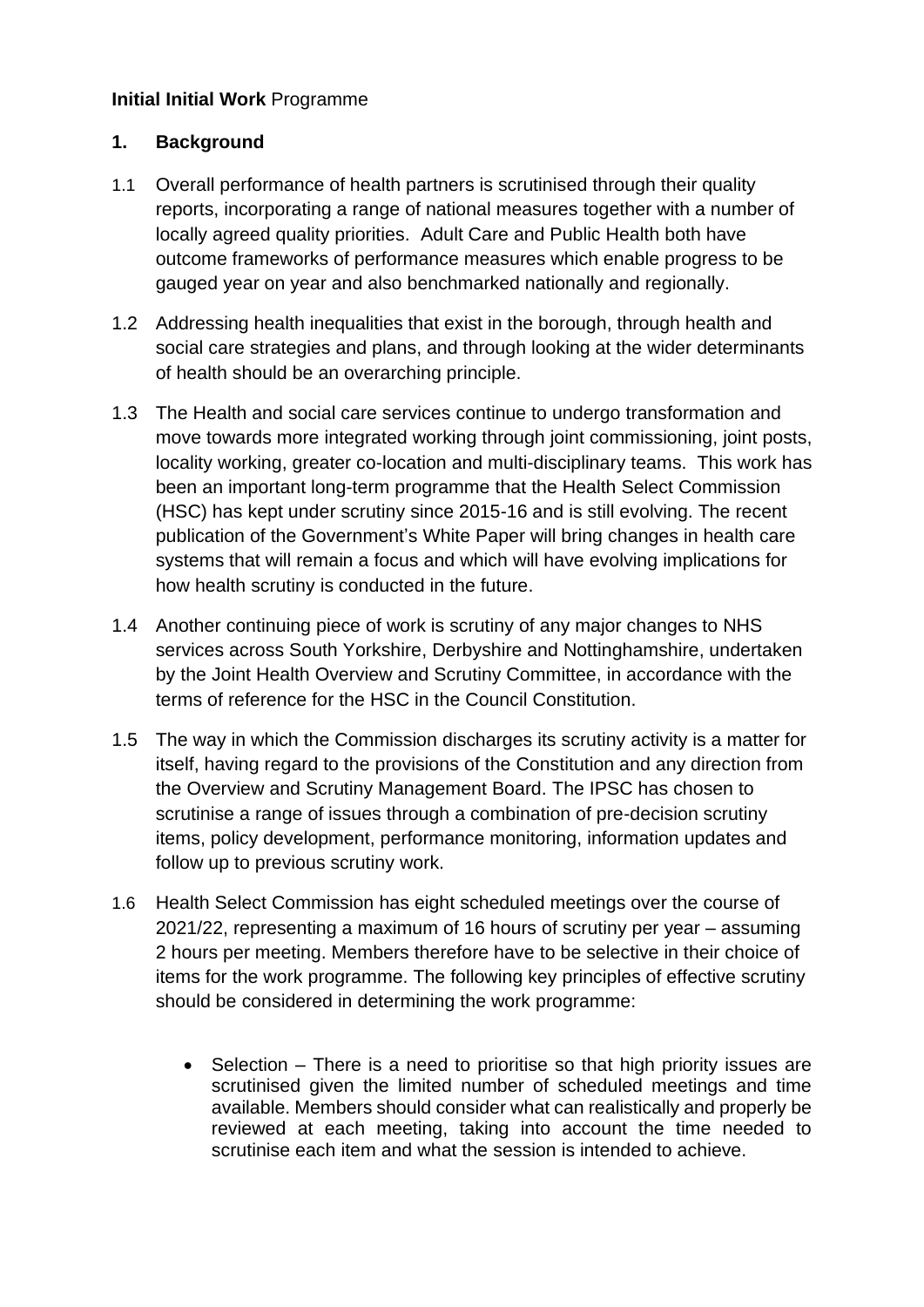- Value-added Items had to have the potential to 'add value' to the work of the council and its partners.
- Ambition the Programme does not shy away from scrutinising issues that are of greatest concern, whether or not they are the primary responsibility of the council. The Local Government Act 2000 gave local authorities the power to do anything to promote economic, social and environmental wellbeing of local communities. Subsequent Acts have conferred specific powers to scrutinise health services, crime and disorder issues and to hold partner organisations to account.
- Flexibility The Work Programme maintains a degree of flexibility as required to respond to unforeseen issues/items for consideration during the year and to accommodate any further work that falls within the remit of this Commission.
- Timing The Programme has been designed to ensure that the scrutiny activity is timely and that, where appropriate, its findings and recommendations inform wider corporate developments or policy development cycles at a time when they can have most impact. The Work Programme also helps safeguard against duplication of work undertaken elsewhere.

### **2. Key Issues**

- 2.1 Members are required to review their work programme at each meeting during the 2021/22 municipal year to give focus and structure to scrutiny activity to ensure that it effectively and efficiently supports and challenges the decisionmaking processes of the Council, and partner organisations, for the benefit of the people of the borough.
- 2.2 Following the discussion at Health Select Commission, a revised draft work programme for 2021/22 will be developed and presented at a future meeting for endorsement.

# **3. Options considered and recommended proposal**

3.1 Members are recommended to agree priorities for the 2021-22 municipal year and contribute suggestions for the work programme.

### **4. Consultation on proposal**

4.1 The work programme is subject to consultation with the Chair and Members of the Health Select Commission. Regular discussions take place with Cabinet Member, partner organisations, and officers in respect of the content and timeliness of items set out on the work programme.

# **5. Timetable and Accountability for Implementing this Decision**

5.1 The decision to develop and endorse a work programme is a matter reserved to the Commission and will be effective immediately after consideration of this report.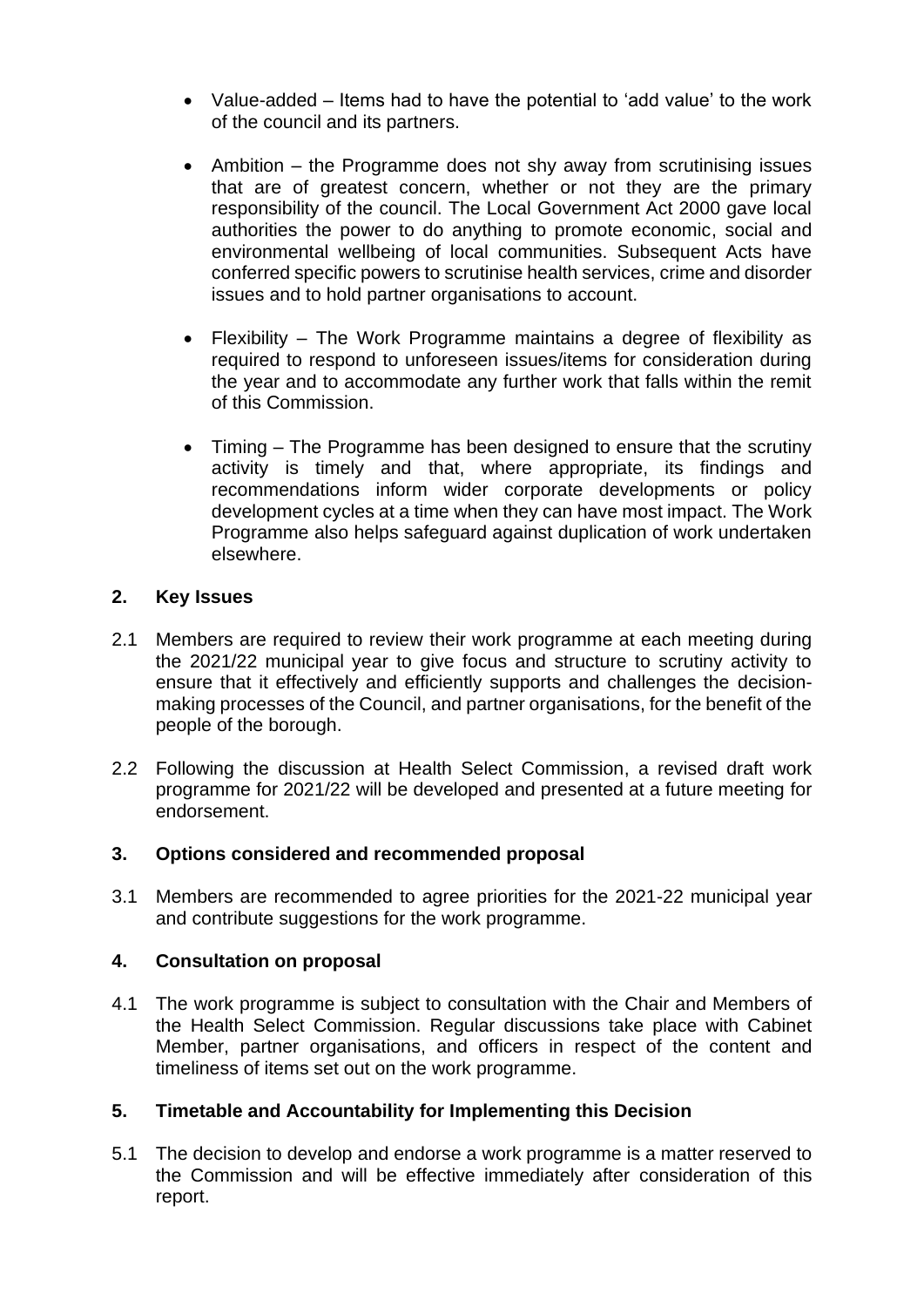5.2 The Statutory Scrutiny Officer (Head of Democratic Services) is accountable for the implementation of any decision in respect of the Commission's work programme. The Governance Advisor supporting the Commission is responsible on a day-to-day basis for the Commission's work programme. Members are recommended to delegate authority to the Governance Advisor to make amendments to the programme between meetings.

## **6. Financial and Procurement Advice and Implications**

6.1 There are no direct financial or procurement implications arising from this report.

### **7. Legal Advice and Implications**

- 7.1 There are no direct legal implications arising from this report.
- 7.2 The authority of the Select Commission to determine its work programme is detailed within the Overview and Scrutiny Procedure Rules and Responsibility for Functions parts of the Constitution. The proposal to review the work programme is consistent with those provisions.

### **8. Human Resources Advice and Implications**

8.1 There are no direct human resources implications arising from this report.

### **9. Implications for Children and Young People and Vulnerable Adults**

9.1 There are no implications for children and young people or vulnerable adults arising from this report.

### **10. Equalities and Human Rights Advice and Implications**

10.1 Whilst there are no specific equalities implications arising from this report, equalities and diversity are key considerations when developing and reviewing scrutiny work programmes. One of the key principles of scrutiny is to provide a voice for communities, and the work programme for this Commission has been prepared following feedback from Members representing those communities.

### **11. Implications for CO2 Emissions and Climate Change**

11.1 There are no implications for CO2 emissions or climate change arising from this report.

### **12. Implications for Partners**

12.1 The Commission has a co-opted Member from Rotherham Speak Up who contributes to the development and review of the work programme. Where other matters are being considered for inclusion on the work programme, relevant partners or external organisations are consulted on the proposed activity and its timeliness.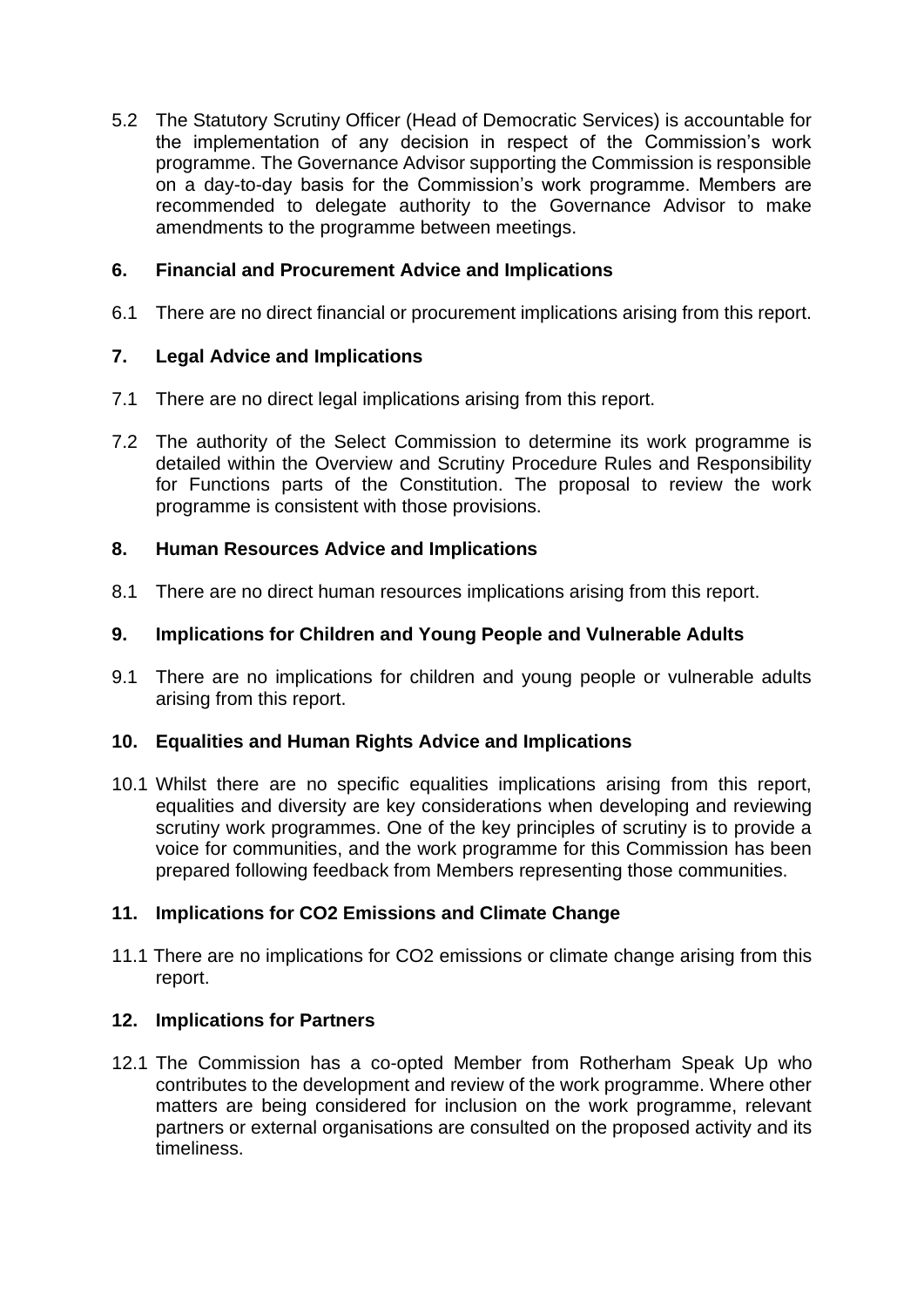### **13. Risks and Mitigation**

13.1 There are no risks arising from this report.

## **14. Accountable Officer(s)**

Craig Tyler, Head of Democratic Services and Statutory Scrutiny Officer

*Report Author: Katherine Harclerode, Governance Advisor 01709 254532 or katherine.harclerode@rotherham.gov.uk*

This report is published on the Council's [website.](https://moderngov.rotherham.gov.uk/ieDocHome.aspx?Categories=)